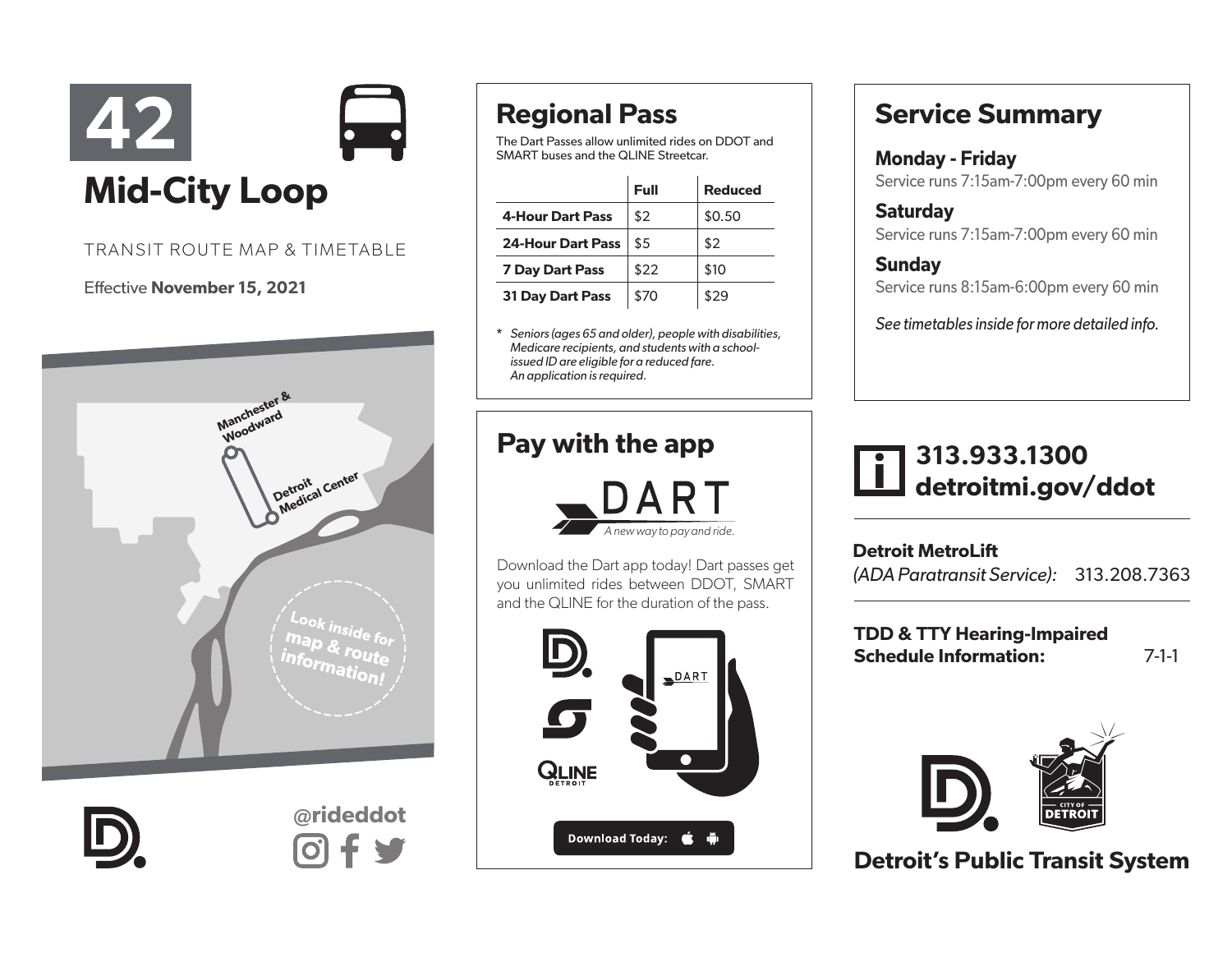



All buses are handicap accessible.

Buses have the capacity for two bikes on front racks.



Strollers and carts are allowed on the bus, but cannot block aisles or doorways.

Service animals are allowed on DDOT buses and public facilities.\*

\*Service animals must be under the customer's control through voice commands, hand signals, or other effective means with a harness, leash, or tether unless the customer cannot use a leash because of a disability.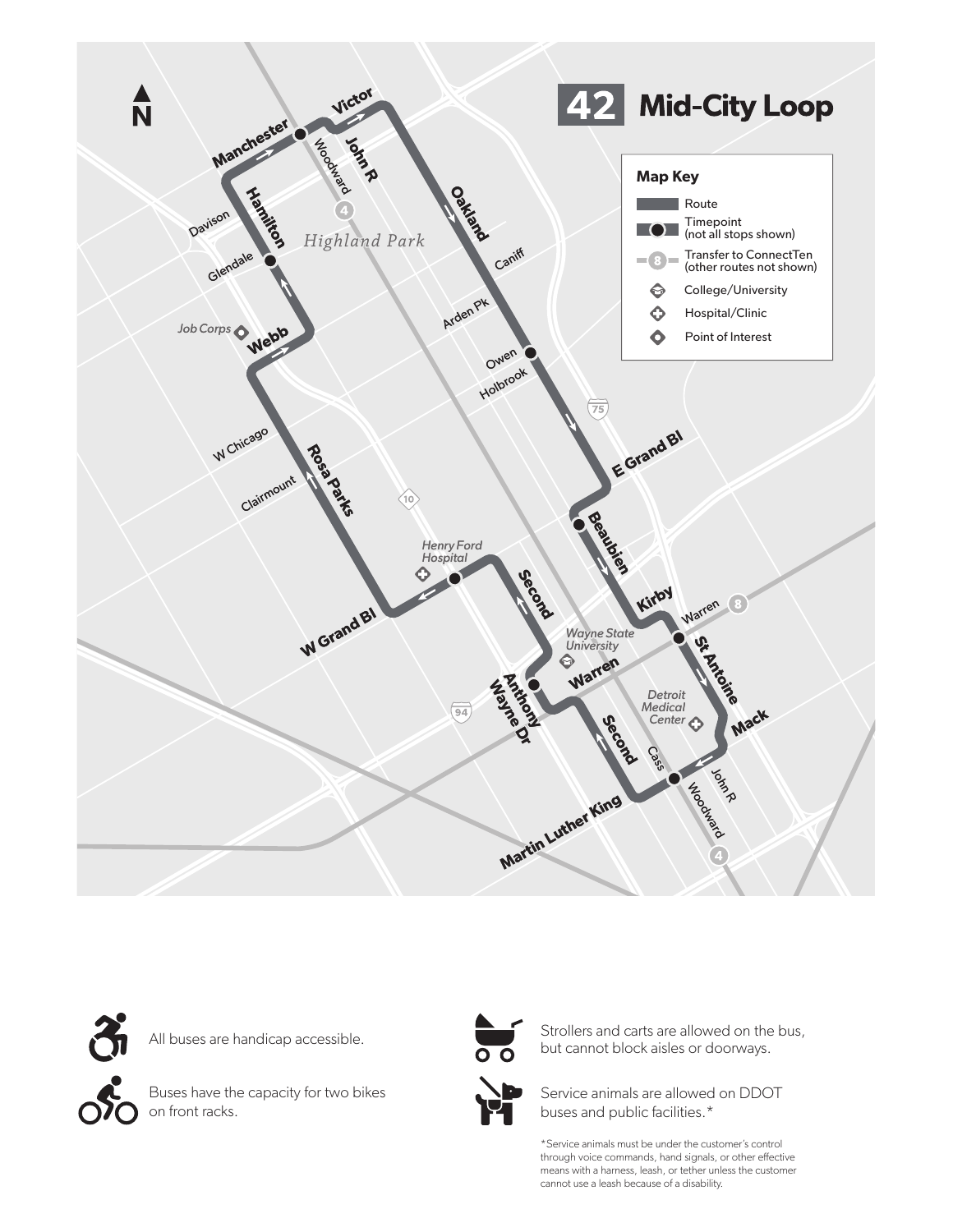# Monday-Friday



*PM times shown are* bold *and* shaded*. Additional bus stops are available between the timepoints.*

### Holiday Service

Sunday schedules are effective on the following holidays:

- New Year's Day
- Memorial Day
- Independence Day
- Thanksgiving Day • Christmas Day

• Labor Day